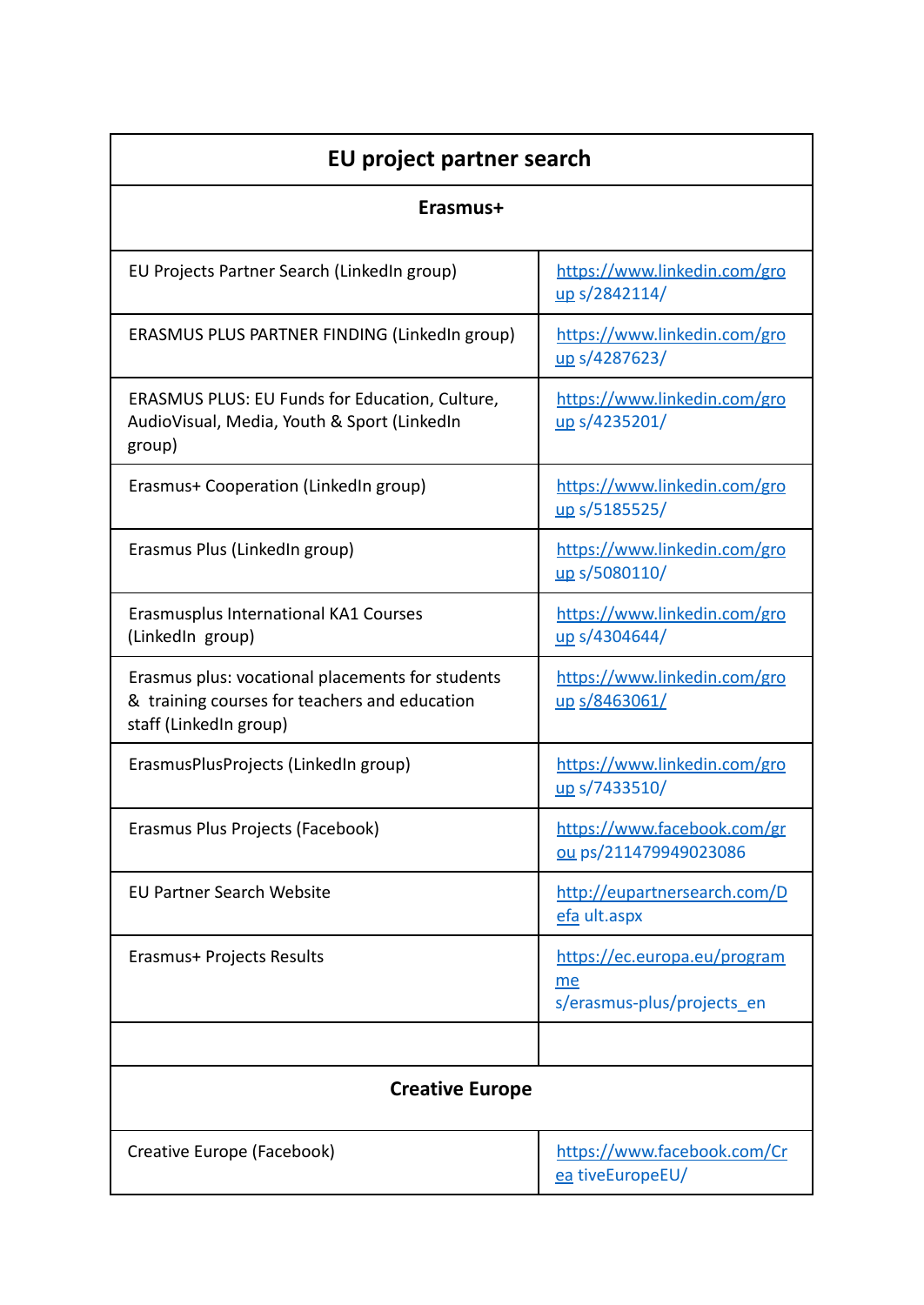| Europa Creativa Cultura-España (Facebook) | https://www.facebook.com/Eu<br>ro paCreativaCulturaES/     |
|-------------------------------------------|------------------------------------------------------------|
| Partner Search Database Italy             | http://cultura.cedesk.benicultu<br>ral i.it/partnersearch/ |
| Partner Search Database Austria           | http://www.ccp<br>austria.at/pb.php?form=1                 |
| Partner Search Database Poland            | http://kreatywna<br>europa.eu/partnerzy/                   |

| Partner Search Database Serbia   | http://kultura.kreativnaevropa<br>.rs /eng/partner-search/ |
|----------------------------------|------------------------------------------------------------|
| Partner Search Database Slovenia | http://ced-slovenia.eu/partner/                            |
| Creative Europe UK News Blog     | https://www.creativeeuropeu<br>$k.e$ u/news                |
| European Networks                | https://www.creativeeuropeu<br>k.e u/european-networks     |
| <b>Funded Projects</b>           | https://www.creativeeuropeu<br>k.e u/funded-projects       |

## **Europe For Citizens**

| Europe For Citizens Facebook Group | https://www.facebook.com/eu<br>4c itizens                                                                                                                                                            |
|------------------------------------|------------------------------------------------------------------------------------------------------------------------------------------------------------------------------------------------------|
| <b>Contact Points</b>              | https://ec.europa.eu/info/dep<br>art ments/justice-and<br>consumers/justice-and<br>consumers-funding<br>tenders/funding<br>programmes/europe-citizens-e<br>fc O/europe-citizens-contact<br>points en |
|                                    |                                                                                                                                                                                                      |
| <b>EU Life</b>                     |                                                                                                                                                                                                      |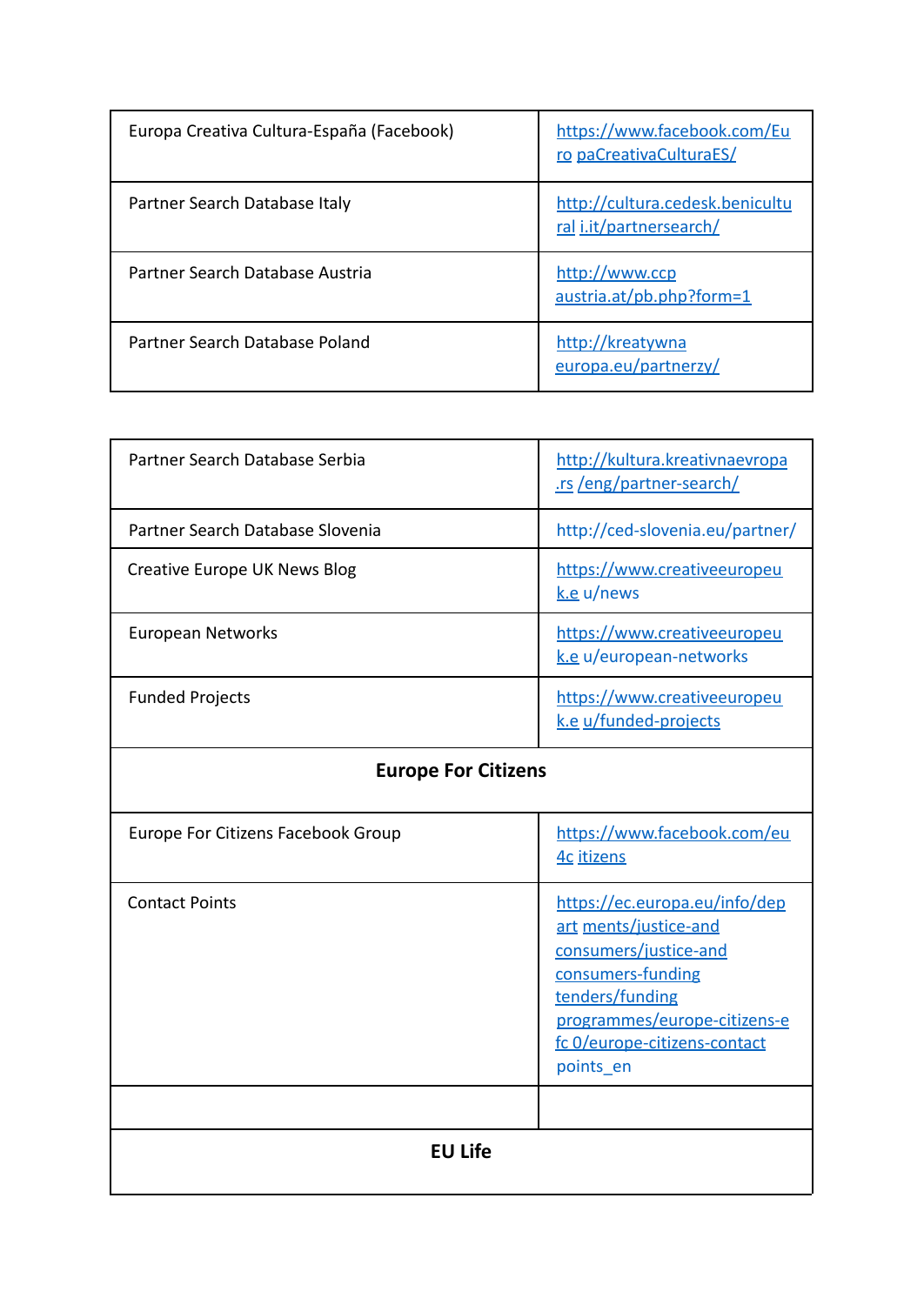| Europa Research and innovation<br>Participant Portal (Data base)                           | https://ec.europa.eu/research/<br>pa<br>rticipants/portal/desktop/en/o<br>rg<br>anisations/partner search.html |
|--------------------------------------------------------------------------------------------|----------------------------------------------------------------------------------------------------------------|
| EEN (The European Enterprise Network) targets<br>SMEs (Data base)                          | http://een.ec.europa.eu/tools/<br>se<br>rvices/SearchCenter/Search/Pr<br>ofi leSimpleSearch                    |
| CaRE: Climate action, environment,<br>resource efficiency and raw materials<br>(Data base) | http://partnersearch.ncps<br>care.eu/                                                                          |
| H2020 Energy (Data base)                                                                   | http://www.partnersearch<br>.c energy 2020.eu/                                                                 |
| The Italian LIFE NCP's "project partner search tool"                                       | http://www.minambiente.it/p<br>agi na/ricerca-partner                                                          |
| "Building LIFE Capacities in Lithuania" project<br>partner search tool                     | http://db.lifeprojektai.lt/#home                                                                               |
| Life Slovenia portal for "LIFE transnational projects"                                     | https://lifeslovenija.si/en/                                                                                   |

| <b>Interreg Programmes</b>                                          |                                                                                 |
|---------------------------------------------------------------------|---------------------------------------------------------------------------------|
|                                                                     |                                                                                 |
| <b>EU Projects Partner Finding</b>                                  | https://www.facebook.com/E<br>U<br>PROJECTS-PARTNER-FINDING<br>110101895709424/ |
| Environment projects & partner search -<br>EASME (LinkedIn group)   | https://www.linkedin.com/gro<br>up s/7001906                                    |
| EU projects & partner search - EASME<br>(LinkedIn group)            | https://www.linkedin.com/gro<br>up s/8393209                                    |
| LIFE 2014-2020 EU Environment Climate<br>Programme (LinkedIn group) | https://www.linkedin.com/gro<br>up s/8112700                                    |
| The LIFE Programme (LinkedIn group)                                 | https://www.linkedin.com/gro<br>up s/3019655                                    |